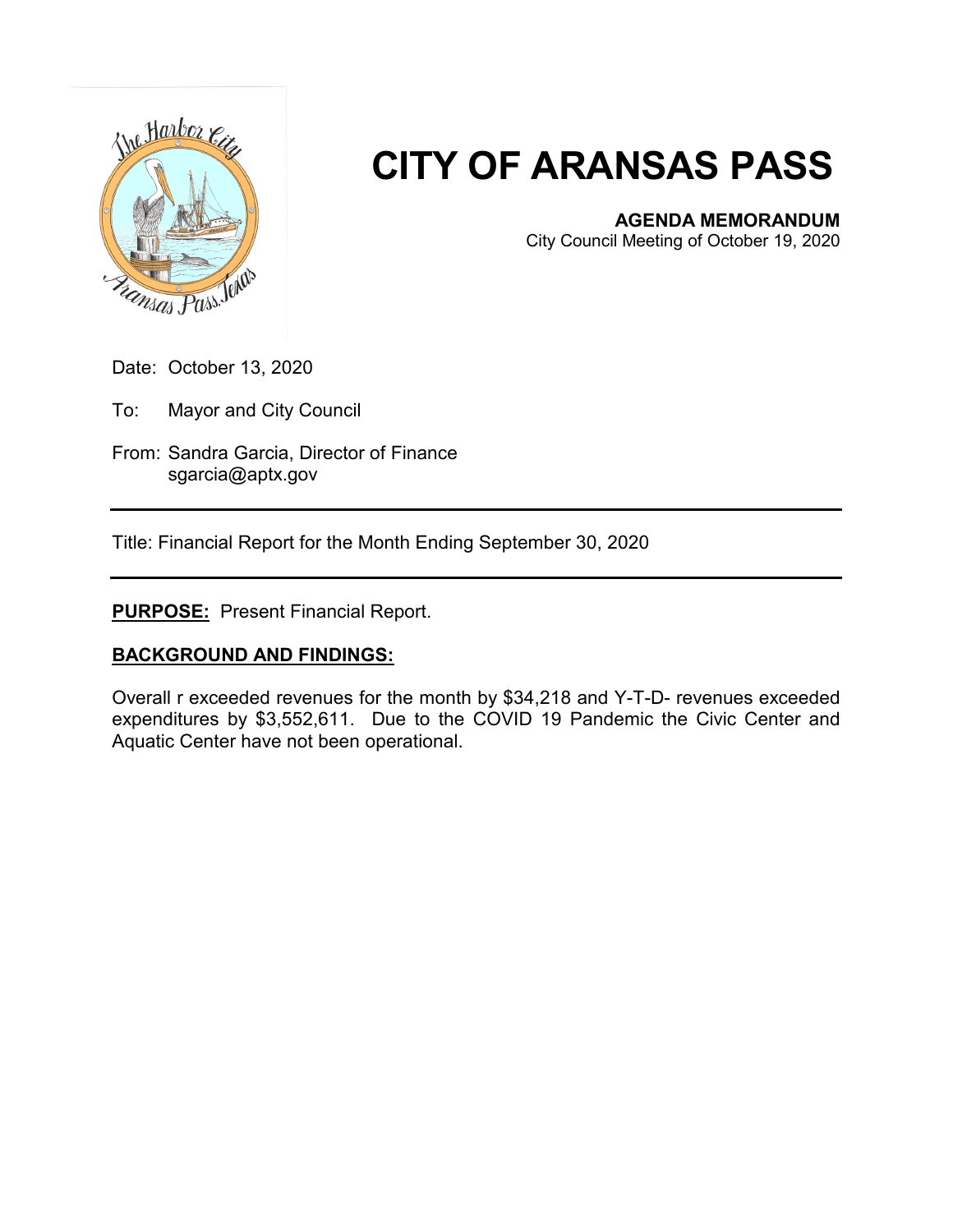## **City of Aransas Pass Financial Report Month The Ending September 30, 2020**

|                               | <b>Current</b>  |                       |                      |                   | Remaining |
|-------------------------------|-----------------|-----------------------|----------------------|-------------------|-----------|
|                               | <b>Budgeted</b> | <b>Current Actual</b> | <b>Annual Budget</b> | <b>YTD Actual</b> | Budget %* |
| <b>General Fund</b>           |                 |                       |                      |                   |           |
| Revenue                       | 550,502         | 630,906               | 10,474,625           | 12,074,443        | $-15.27%$ |
| Expenditures                  | 816,544         | 718,421               | 10,448,002           | 9,726,726         | 6.90%     |
|                               | (266, 042)      | (87, 515)             | 26,622               | 2,347,718         |           |
|                               |                 |                       |                      |                   |           |
| <b>Debt Service Fund</b>      |                 |                       |                      |                   |           |
| Revenue                       | 3,853           | 11,827                | 1,780,462            | 1,995,288         | $-12.07%$ |
| Expenditures                  |                 |                       | 1,713,063            | 1,667,101         | 2.68%     |
|                               | 3,853           | 11,827                | 67,399               | 328,187           |           |
| <b>Water &amp; Sewer Fund</b> |                 |                       |                      |                   |           |
| Revenue                       | 338,200         | 419,382               | 4,082,143            | 4,491,023         | $-10.02%$ |
| Expenditures                  | 336,006         | 288,919               | 5,026,284            | 3,343,335         | 33.48%    |
|                               | 2,194           | 130,463               | (944, 141)           | 1,147,687         |           |
| <b>Harbor Fund</b>            |                 |                       |                      |                   |           |
| Revenue                       | 8,131           | 8,213                 | 339,500              | 333,857           | 1.66%     |
| Expenditures                  | 103,745         | 13,561                | 359,825              | 187,807           | 47.81%    |
|                               | (95, 614)       | (5, 348)              | (20, 325)            | 146,050           |           |
|                               |                 |                       |                      |                   |           |
| <b>Aquatics Center</b>        |                 |                       |                      |                   |           |
| Revenue                       | 3,387           |                       | 348,000              | 11,054            | 96.82%    |
| Expenditures                  | 29,952          | 15,814                | 521,334              | 249,025           | 52.23%    |
|                               | (26, 565)       | (15, 814)             | (173, 334)           | (237, 971)        |           |
| <b>Civic Center</b>           |                 |                       |                      |                   |           |
| Revenue                       | 8,792           | 8,069                 | 365,500              | 57,908            | 84.16%    |
| Expenditures                  | 21,503          | 21,521                | 357,698              | 277,854           | 22.32%    |
|                               | (12, 711)       | (13, 452)             | 7,802                | (219, 946)        |           |
| <b>Hotel/Motel Fund</b>       |                 |                       |                      |                   |           |
| Revenue                       | 67,675          | 207                   | 272,100              | 158,555           | 41.73%    |
|                               |                 |                       |                      |                   |           |
| Expenditures                  | 12,500          | 54,585                | 239,000              | 117,669           | 50.77%    |
|                               | 55,175          | (54, 378)             | 33,100               | 40,886            |           |
| <b>Overall</b>                |                 |                       |                      |                   |           |
| Revenue                       | 980,540         | 1,078,604             | 17,662,330           | 19,122,128        | $-8.27%$  |
| Expenditures                  | 1,320,250       | 1,112,822             | 18,665,207           | 15,569,517        | 16.59%    |
|                               | (339,711)       | (34, 218)             | (1,002,877)          | 3,552,611         |           |

\*The remaining budget percent for Revenues should be 07% or less to be on track with budgeted revenues.

\*The remaining budget percent for Expenditures should be 0% or greater to be on track with budgeted expenditures.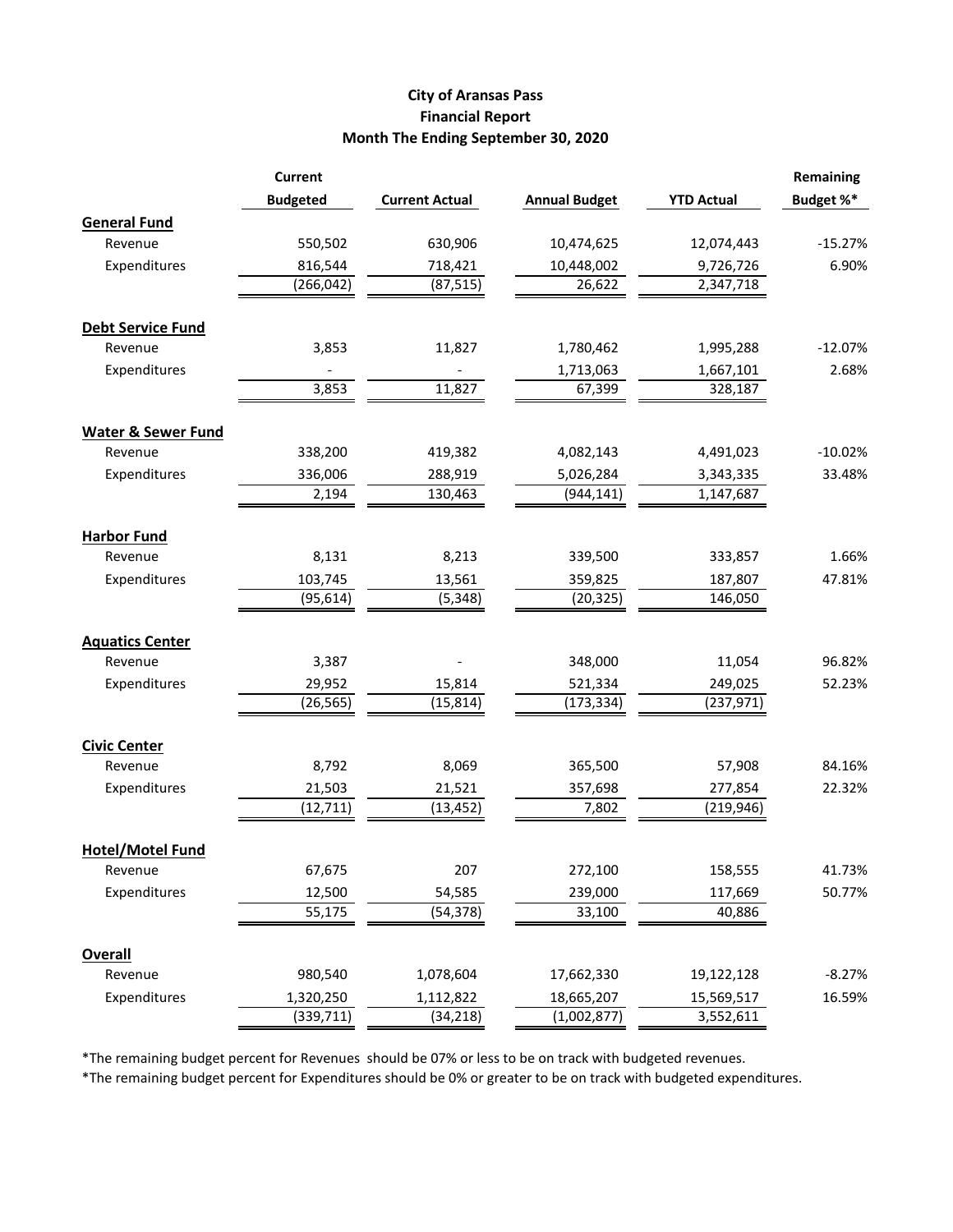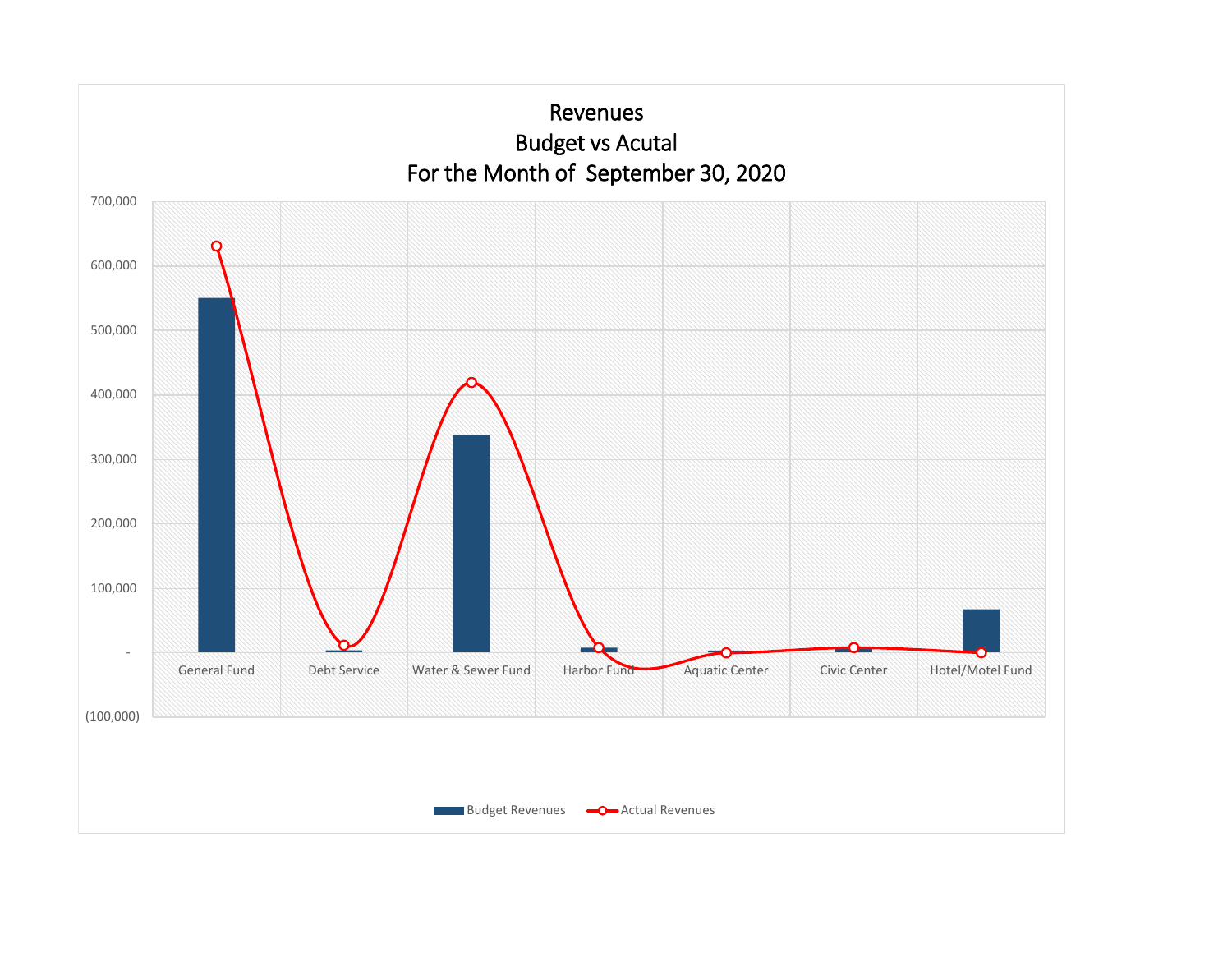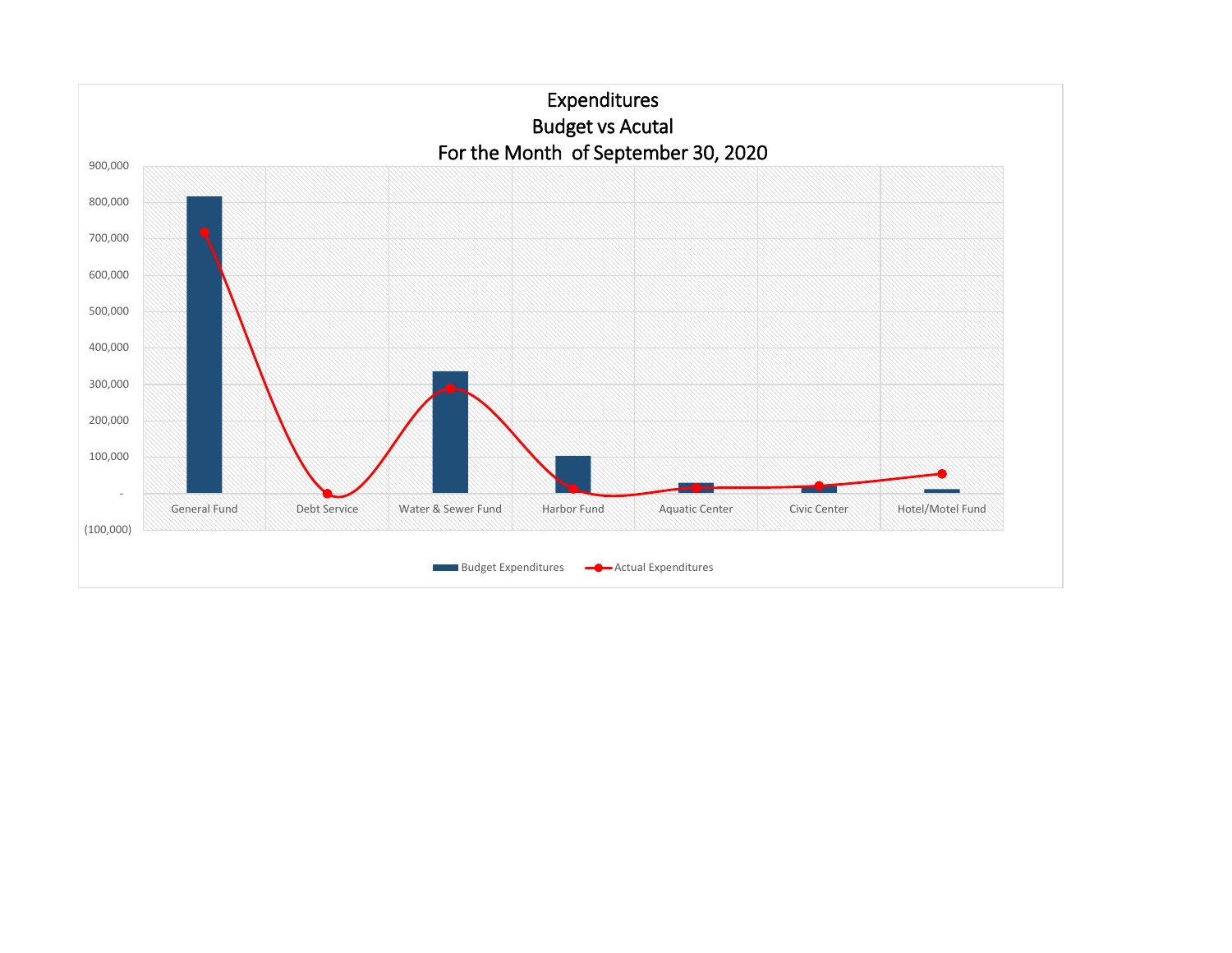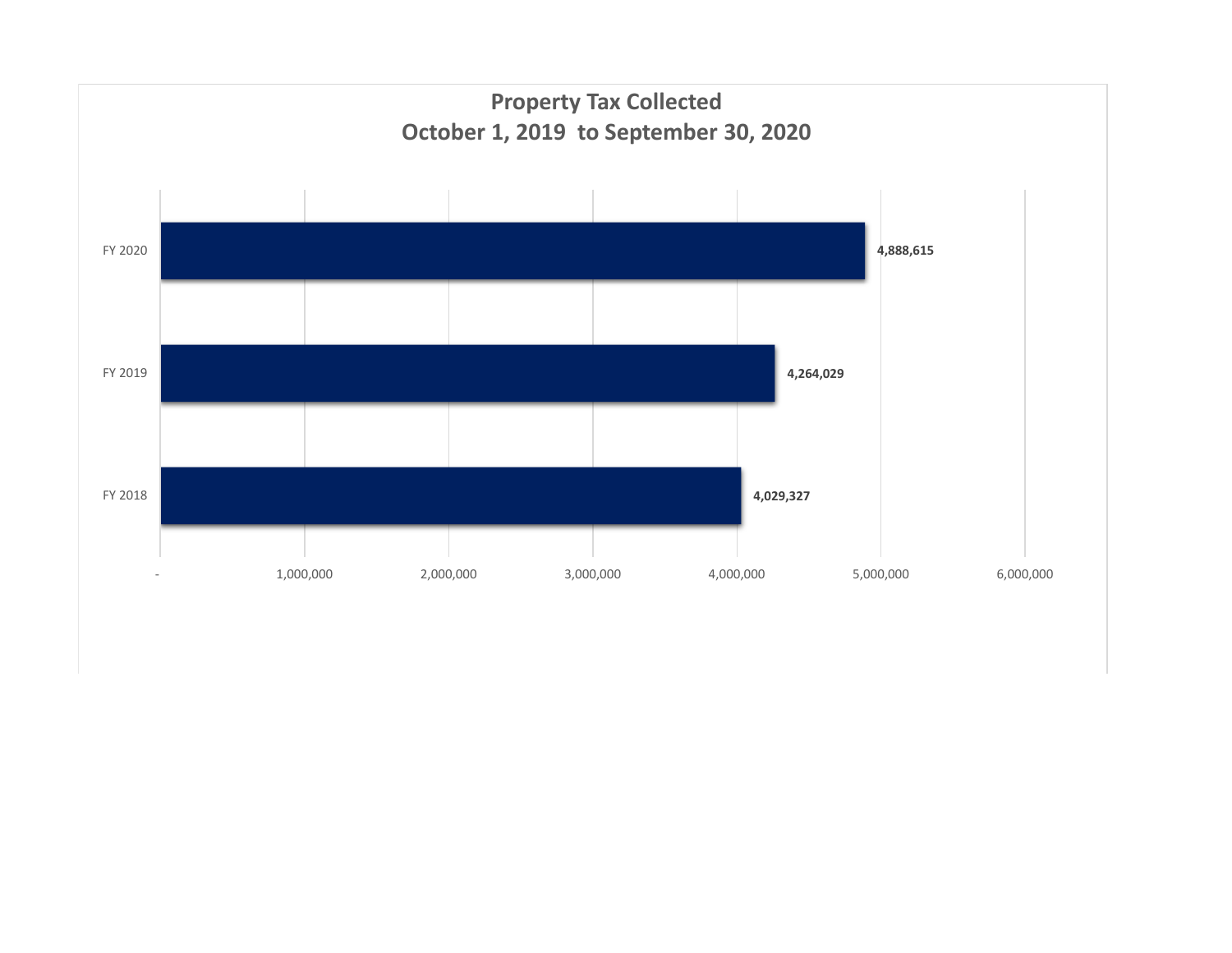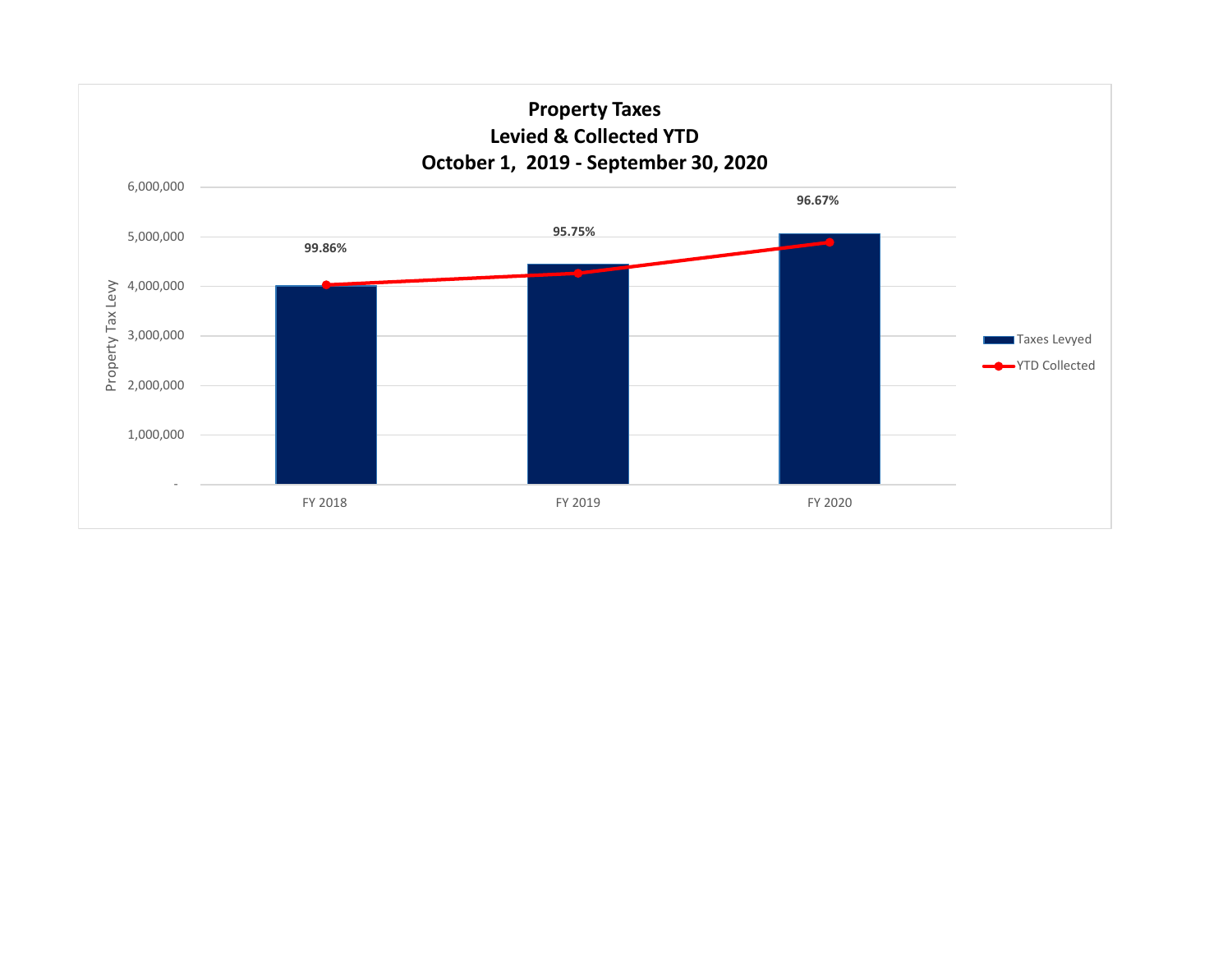